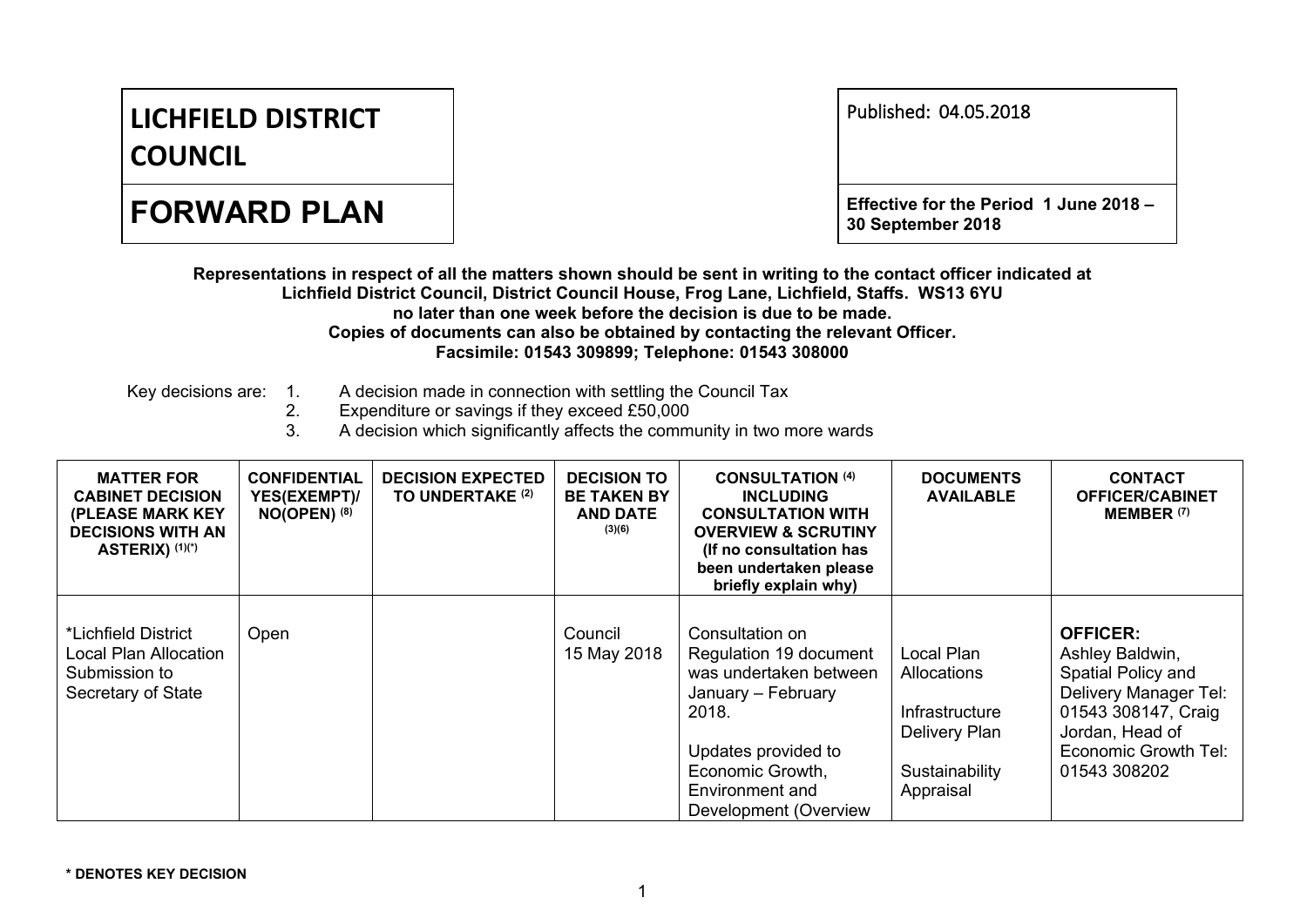| <b>MATTER FOR</b><br><b>CABINET DECISION</b><br>(PLEASE MARK KEY<br><b>DECISIONS WITH AN</b><br>ASTERIX) (1)(*) | <b>CONFIDENTIAL</b><br>YES(EXEMPT)/<br>$NO(OPEN)$ <sup>(8)</sup> | <b>DECISION EXPECTED</b><br>TO UNDERTAKE (2) | <b>DECSION TO</b><br><b>BE TAKEN BY</b><br><b>AND DATE</b><br>(3)(6) | <b>CONSULTATION (4)</b><br><b>INCLUDING</b><br><b>CONSULTATION WITH</b><br><b>OVERVIEW &amp; SCRUTINY</b><br>(If no consultation has<br>been undertaken please<br>briefly explain why) | <b>DOCUMENTS</b><br><b>AVAILABLE</b> | <b>CONTACT</b><br><b>OFFICER/CABINET</b><br><b>MEMBER (7)</b>                                                                                                                                                          |
|-----------------------------------------------------------------------------------------------------------------|------------------------------------------------------------------|----------------------------------------------|----------------------------------------------------------------------|----------------------------------------------------------------------------------------------------------------------------------------------------------------------------------------|--------------------------------------|------------------------------------------------------------------------------------------------------------------------------------------------------------------------------------------------------------------------|
|                                                                                                                 |                                                                  |                                              |                                                                      | and Scrutiny) Committee<br>in January 2018.                                                                                                                                            | Habitat<br>Regulations<br>Assessment | <b>CABINET MEMBER:</b><br>Deputy Leader and<br><b>Cabinet Member for</b><br>Economic Growth and<br><b>Development Services</b>                                                                                         |
| Compulsory<br>Purchase Order at<br>Land at The<br>Windmill, Grange<br>Lane, Lichfield                           | Open                                                             |                                              | Cabinet<br>12 Jun 2018                                               | Public consultation via<br>planning application<br>process                                                                                                                             |                                      | <b>OFFICER:</b><br>Helen Bielby, Property<br>& Projects Manager<br>Tel: 01543 308252<br><b>CABINET MEMBER:</b><br>Deputy Leader and<br><b>Cabinet Member for</b><br>Economic Growth and<br><b>Development Services</b> |
| Allocation of non -<br>site specific Section<br>106 relating to<br>planning application<br>07/00147/OUT         | Open                                                             |                                              | Cabinet<br>12 Jun 2018                                               | CIL: Strategic<br>Infrastructure Group.<br><b>CIL: Joint Member</b><br>Officer Group.                                                                                                  |                                      | <b>OFFICER:</b><br>Ashley Baldwin,<br>Spatial Policy and<br>Delivery Manager Tel:<br>01543 308147, Maxine<br><b>Turley, Spatial Policy</b><br>and Delivery Officer<br>Tel: 01543 308206                                |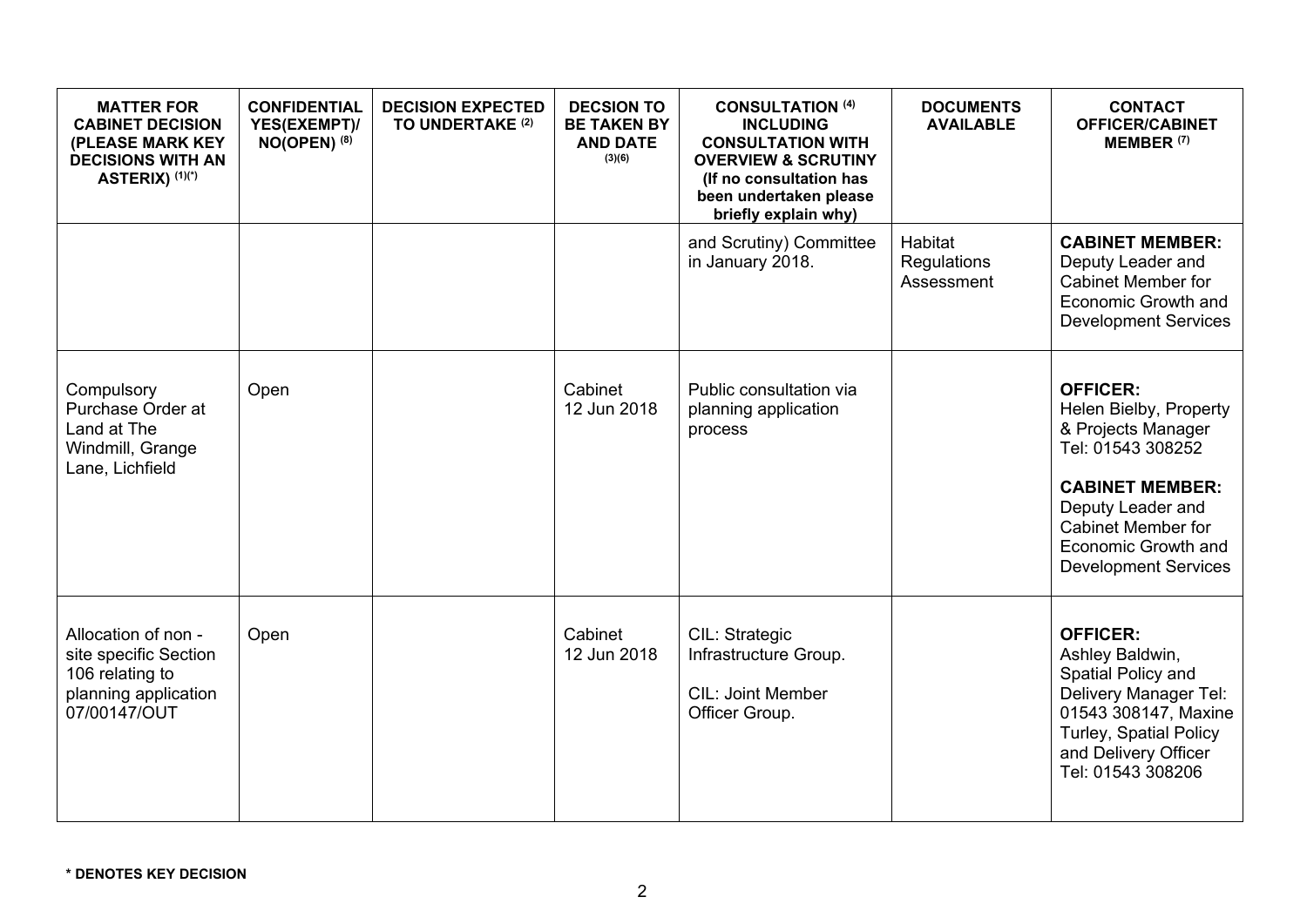| <b>MATTER FOR</b><br><b>CABINET DECISION</b><br>(PLEASE MARK KEY<br><b>DECISIONS WITH AN</b><br>ASTERIX) (1)(*) | <b>CONFIDENTIAL</b><br>YES(EXEMPT)/<br>$NO(OPEN)$ <sup>(8)</sup> | <b>DECISION EXPECTED</b><br>TO UNDERTAKE (2) | <b>DECSION TO</b><br><b>BE TAKEN BY</b><br><b>AND DATE</b><br>(3)(6) | <b>CONSULTATION (4)</b><br><b>INCLUDING</b><br><b>CONSULTATION WITH</b><br><b>OVERVIEW &amp; SCRUTINY</b><br>(If no consultation has<br>been undertaken please<br>briefly explain why) | <b>DOCUMENTS</b><br><b>AVAILABLE</b>                                   | <b>CONTACT</b><br><b>OFFICER/CABINET</b><br><b>MEMBER (7)</b>                                                                                                                                                                                                                                                      |
|-----------------------------------------------------------------------------------------------------------------|------------------------------------------------------------------|----------------------------------------------|----------------------------------------------------------------------|----------------------------------------------------------------------------------------------------------------------------------------------------------------------------------------|------------------------------------------------------------------------|--------------------------------------------------------------------------------------------------------------------------------------------------------------------------------------------------------------------------------------------------------------------------------------------------------------------|
|                                                                                                                 |                                                                  |                                              |                                                                      |                                                                                                                                                                                        |                                                                        | <b>CABINET MEMBER:</b><br>Deputy Leader and<br><b>Cabinet Member for</b><br>Economic Growth and<br><b>Development Services</b>                                                                                                                                                                                     |
| *Allocation of non -<br>site specific Section<br>106 relating to<br>planning application<br>07/00774/OUTM       | Open                                                             |                                              | Cabinet<br>12 Jun 2018                                               | CIL: Strategic<br>Infrastructure Group.<br><b>CIL: Joint Member</b><br>Officer Group.                                                                                                  |                                                                        | <b>OFFICER:</b><br>Ashley Baldwin,<br>Spatial Policy and<br>Delivery Manager Tel:<br>01543 308147, Maxine<br>Turley, Spatial Policy<br>and Delivery Officer<br>Tel: 01543 308206<br><b>CABINET MEMBER:</b><br>Deputy Leader and<br><b>Cabinet Member for</b><br>Economic Growth and<br><b>Development Services</b> |
| Allocation of non -<br>site specific Section<br>106 relating to<br>planning application<br>03/00627/OUT         | Open                                                             |                                              | Cabinet<br>12 Jun 2018                                               |                                                                                                                                                                                        | CIL: Strategic<br>Infrastructure<br>Group.<br><b>CIL: Joint Member</b> | <b>OFFICER:</b><br>Ashley Baldwin,<br>Spatial Policy and<br>Delivery Manager Tel:<br>01543 308147, Maxine<br><b>Turley, Spatial Policy</b>                                                                                                                                                                         |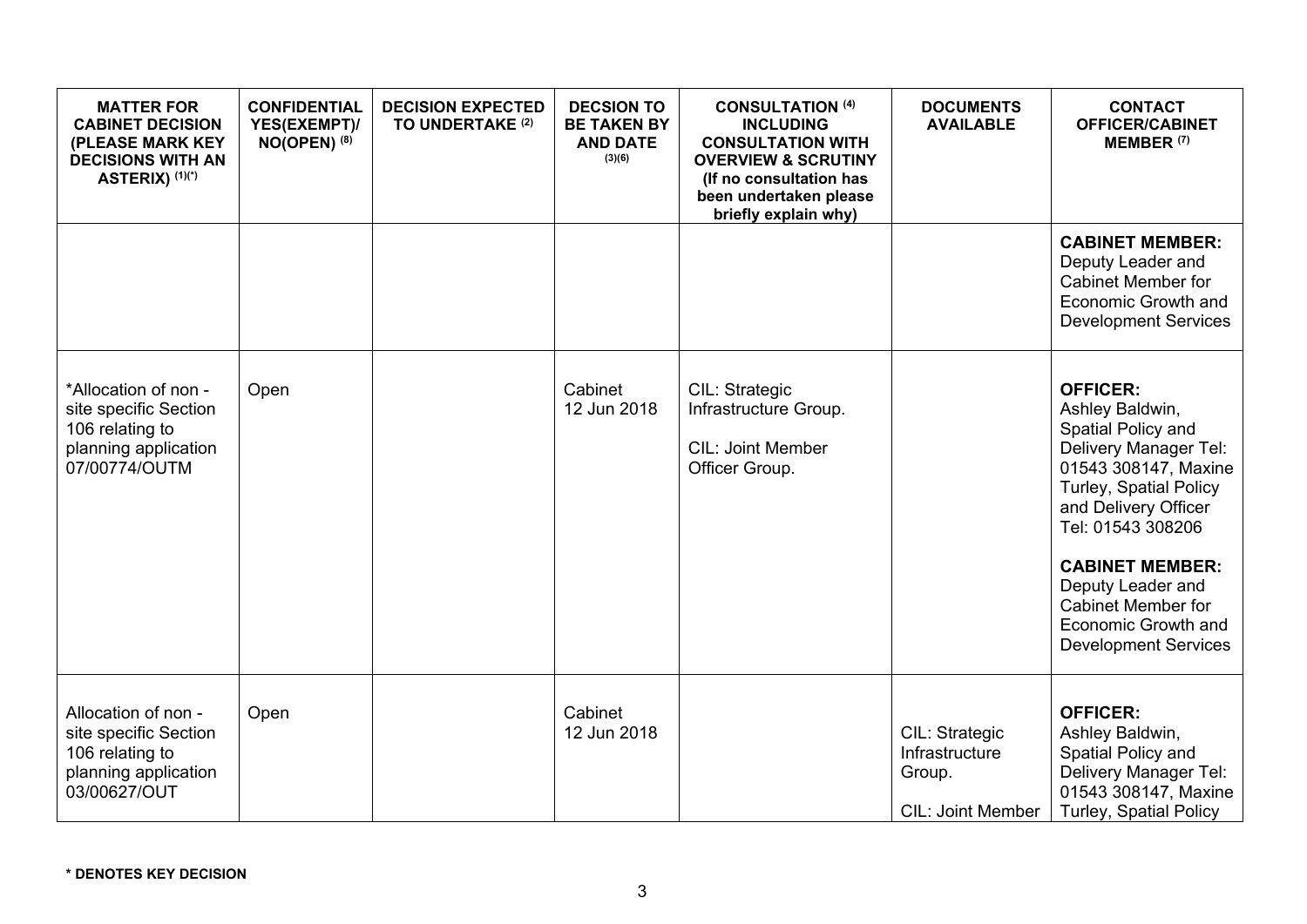| <b>MATTER FOR</b><br><b>CABINET DECISION</b><br>(PLEASE MARK KEY<br><b>DECISIONS WITH AN</b><br>ASTERIX) (1)(*)                  | <b>CONFIDENTIAL</b><br>YES(EXEMPT)/<br>$NO(OPEN)$ <sup>(8)</sup> | <b>DECISION EXPECTED</b><br>TO UNDERTAKE (2) | <b>DECSION TO</b><br><b>BE TAKEN BY</b><br><b>AND DATE</b><br>(3)(6) | <b>CONSULTATION (4)</b><br><b>INCLUDING</b><br><b>CONSULTATION WITH</b><br><b>OVERVIEW &amp; SCRUTINY</b><br>(If no consultation has<br>been undertaken please<br>briefly explain why) | <b>DOCUMENTS</b><br><b>AVAILABLE</b>                                                     | <b>CONTACT</b><br><b>OFFICER/CABINET</b><br>MEMBER <sup>(7)</sup>                                                                                                                                 |
|----------------------------------------------------------------------------------------------------------------------------------|------------------------------------------------------------------|----------------------------------------------|----------------------------------------------------------------------|----------------------------------------------------------------------------------------------------------------------------------------------------------------------------------------|------------------------------------------------------------------------------------------|---------------------------------------------------------------------------------------------------------------------------------------------------------------------------------------------------|
|                                                                                                                                  |                                                                  |                                              |                                                                      |                                                                                                                                                                                        | Officer Group.                                                                           | and Delivery Officer<br>Tel: 01543 308206<br><b>CABINET MEMBER:</b><br>Deputy Leader and<br><b>Cabinet Member for</b><br>Economic Growth and<br><b>Development Services</b>                       |
| *Money Matters<br>2017/18: Review of<br>the Financial<br>Performance against<br>the Financial<br>Strategy April to<br>March 2018 | Open                                                             |                                              | Cabinet<br>12 Jun 2018                                               | Strategic (Overview &<br>Scrutiny) Committee                                                                                                                                           | <b>Money Matters</b><br>Reports for 3, 6<br>and 8 months                                 | <b>OFFICER:</b><br>Anthony Thomas,<br>Head of Finance and<br>Procurement Tel:<br>01543 308012<br><b>CABINET MEMBER:</b><br><b>Cabinet Member for</b><br>Finance and<br><b>Democratic Services</b> |
| <b>Decision Statement</b><br>regarding Alrewas<br>Neighbourhood Plan<br>proceeding to<br>Referendum                              | Open                                                             |                                              | Cabinet<br>12 Jun 2018                                               | Consultation has been<br>undertaken on the<br>emerging plan.<br>Neighbourhood Plan<br>progress reported to<br><b>Overview &amp; Scrutiny</b>                                           | Alrewas<br>Neighbourhood<br>Plan;<br>Alrewas<br>Neighbourhood<br><b>Plan Examination</b> | <b>OFFICER:</b><br>Patrick Jervis,<br><b>Principal Spatial Policy</b><br>and Delivery Officer<br>Tel: 01543 308196                                                                                |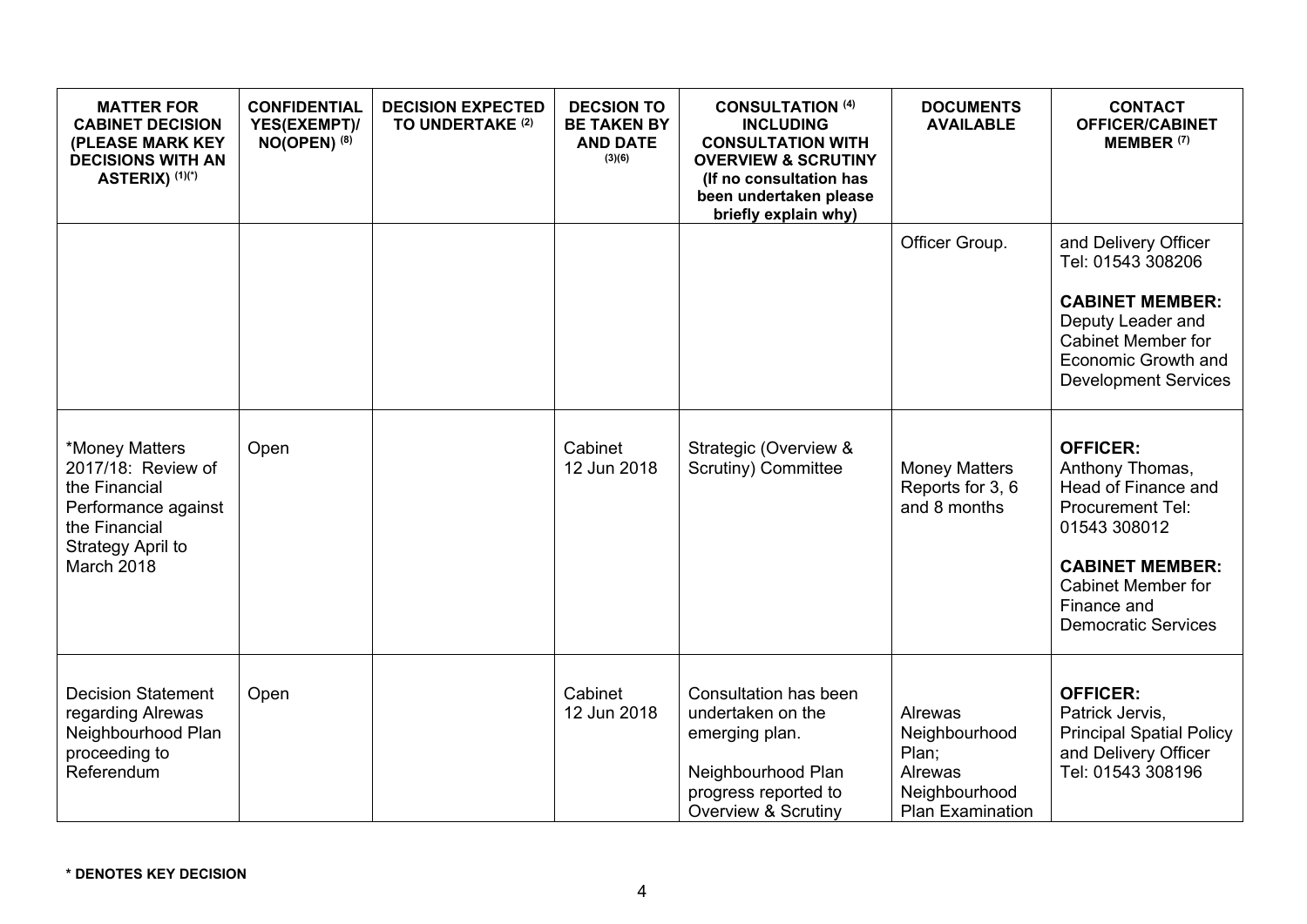| <b>MATTER FOR</b><br><b>CABINET DECISION</b><br>(PLEASE MARK KEY<br><b>DECISIONS WITH AN</b><br>ASTERIX) (1)(*) | <b>CONFIDENTIAL</b><br>YES(EXEMPT)/<br>$NO(OPEN)$ <sup>(8)</sup> | <b>DECISION EXPECTED</b><br>TO UNDERTAKE <sup>(2)</sup> | <b>DECSION TO</b><br><b>BE TAKEN BY</b><br><b>AND DATE</b><br>(3)(6) | <b>CONSULTATION (4)</b><br><b>INCLUDING</b><br><b>CONSULTATION WITH</b><br><b>OVERVIEW &amp; SCRUTINY</b><br>(If no consultation has<br>been undertaken please<br>briefly explain why) | <b>DOCUMENTS</b><br><b>AVAILABLE</b>                                                                                                                                                               | <b>CONTACT</b><br><b>OFFICER/CABINET</b><br>MEMBER <sup>(7)</sup>                                                                                                                                                                                    |
|-----------------------------------------------------------------------------------------------------------------|------------------------------------------------------------------|---------------------------------------------------------|----------------------------------------------------------------------|----------------------------------------------------------------------------------------------------------------------------------------------------------------------------------------|----------------------------------------------------------------------------------------------------------------------------------------------------------------------------------------------------|------------------------------------------------------------------------------------------------------------------------------------------------------------------------------------------------------------------------------------------------------|
|                                                                                                                 |                                                                  |                                                         |                                                                      | Committee 14 March<br>2018.                                                                                                                                                            | Report;<br>Decision<br>Statement<br>regarding Alrewas<br>Neighbourhood<br>Plan<br>Proceeding to<br>Referendum                                                                                      | <b>CABINET MEMBER:</b><br>Deputy Leader and<br><b>Cabinet Member for</b><br>Economic Growth and<br><b>Development Services</b>                                                                                                                       |
| <b>Decision Statement</b><br>regarding Longdon<br>Neighbourhood Plan<br>proceeding to<br>Referendum             | Open                                                             |                                                         | Cabinet<br>12 Jun 2018                                               | Consultation has been<br>undertaken on the<br>emerging Plan.<br>Neighbourhood Plan<br>progress reported to<br><b>Overview &amp; Scrutiny</b><br>Committee 14 March<br>2018.            | Longdon<br>Neighbourhood<br>Plan;<br>Longdon<br>Neighbourhood<br>Plan Examination<br>Report;<br>Decision<br>Statement<br>regarding<br>Longdon<br>Neighbourhood<br>Plan Proceeding<br>to Referendum | <b>OFFICER:</b><br>Patrick Jervis,<br><b>Principal Spatial Policy</b><br>and Delivery Officer<br>Tel: 01543 308196<br><b>CABINET MEMBER:</b><br>Deputy Leader and<br><b>Cabinet Member for</b><br>Economic Growth and<br><b>Development Services</b> |
| Disposal of land at<br>Leyfields and<br>Netherstowe,                                                            | Open                                                             |                                                         | Cabinet<br>12 Jun 2018                                               |                                                                                                                                                                                        | <b>District Valuers</b>                                                                                                                                                                            | <b>OFFICER:</b><br>Richard King, Director<br>of Place and                                                                                                                                                                                            |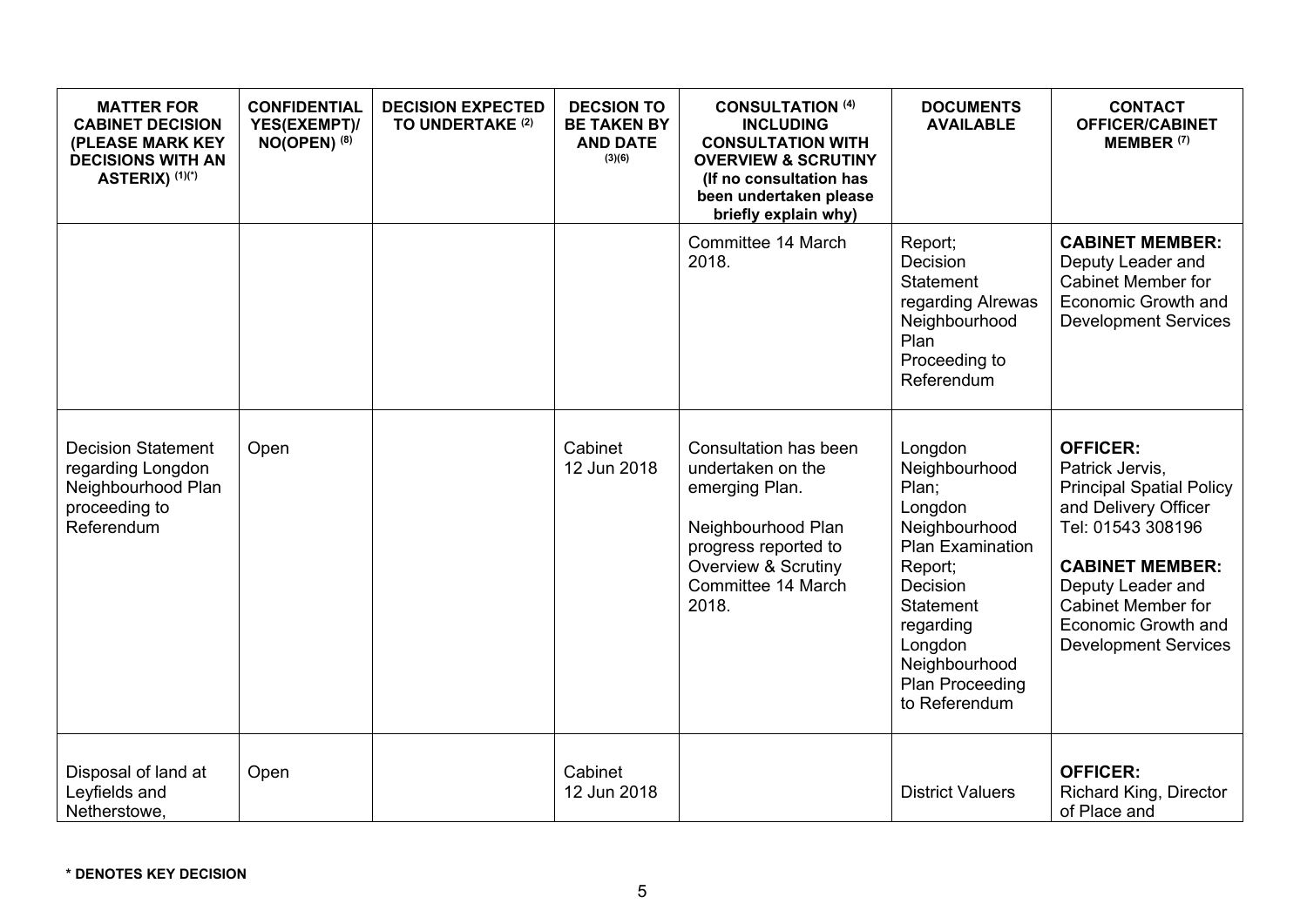| <b>MATTER FOR</b><br><b>CABINET DECISION</b><br>(PLEASE MARK KEY<br><b>DECISIONS WITH AN</b><br>ASTERIX) (1)(*)        | <b>CONFIDENTIAL</b><br>YES(EXEMPT)/<br>$NO(OPEN)$ (8) | <b>DECISION EXPECTED</b><br>TO UNDERTAKE (2) | <b>DECSION TO</b><br><b>BE TAKEN BY</b><br><b>AND DATE</b><br>(3)(6) | <b>CONSULTATION (4)</b><br><b>INCLUDING</b><br><b>CONSULTATION WITH</b><br><b>OVERVIEW &amp; SCRUTINY</b><br>(If no consultation has<br>been undertaken please<br>briefly explain why) | <b>DOCUMENTS</b><br><b>AVAILABLE</b>                                               | <b>CONTACT</b><br><b>OFFICER/CABINET</b><br>MEMBER <sup>(7)</sup>                                                                                                                                                           |
|------------------------------------------------------------------------------------------------------------------------|-------------------------------------------------------|----------------------------------------------|----------------------------------------------------------------------|----------------------------------------------------------------------------------------------------------------------------------------------------------------------------------------|------------------------------------------------------------------------------------|-----------------------------------------------------------------------------------------------------------------------------------------------------------------------------------------------------------------------------|
| Lichfield                                                                                                              |                                                       |                                              |                                                                      |                                                                                                                                                                                        |                                                                                    | Community Tel: 01543<br>308060<br><b>CABINET MEMBER:</b><br><b>Cabinet Member for</b><br><b>Regulatory Services,</b><br>Housing and<br>Wellbeing                                                                            |
| <b>Digital Strategy</b>                                                                                                | Fully exempt                                          |                                              | Cabinet<br>9 Jul 2018                                                | With Officers including<br>those in ICT and end<br>users. O&S Innovation<br>Task Group and<br>Strategic O&S                                                                            |                                                                                    | <b>OFFICER:</b><br>Christie Tims, Head of<br><b>Corporate Services</b><br>Tel: 01543 308100<br><b>CABINET MEMBER:</b><br><b>Cabinet Member for</b><br>Corporate and<br>Customer Service,<br>Revenues and<br><b>Benefits</b> |
| <b>Decision Statement</b><br>regarding Armitage<br>with Handsacre<br>Neighbourhood Plan<br>proceeding to<br>Referendum | Open                                                  |                                              | Cabinet<br>9 Jul 2018                                                | Consultation has been<br>undertaken on the<br>emerging Plan.<br>Neighbourhood Plan<br>progress reported to                                                                             | Armitage with<br>Handsacre<br>Neighbourhood<br>Plan;<br>Armitage with<br>Handsacre | <b>OFFICER:</b><br>Patrick Jervis,<br><b>Principal Spatial Policy</b><br>and Delivery Officer<br>Tel: 01543 308196                                                                                                          |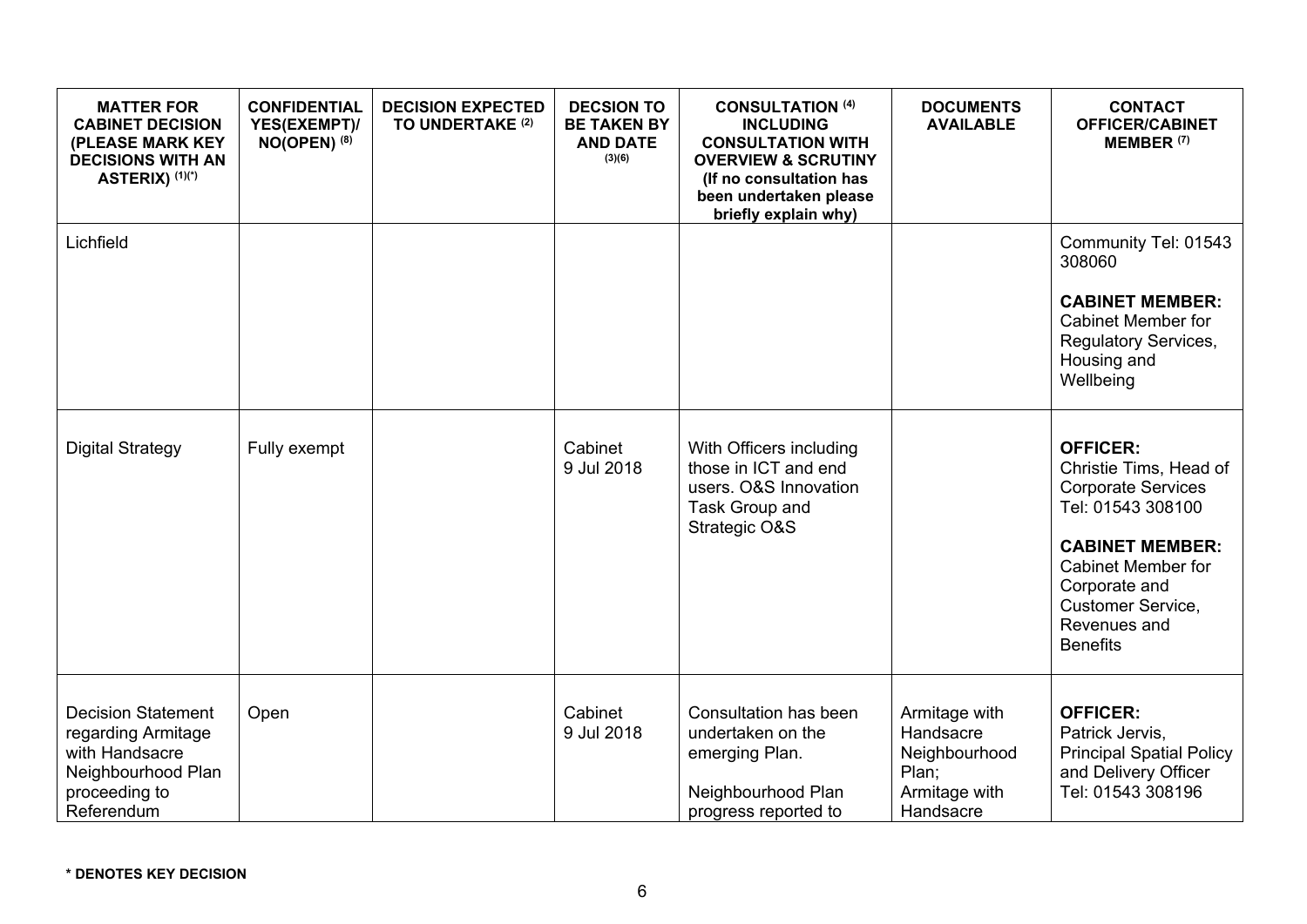| <b>MATTER FOR</b><br><b>CABINET DECISION</b><br>(PLEASE MARK KEY<br><b>DECISIONS WITH AN</b><br>ASTERIX) (1)(*) | <b>CONFIDENTIAL</b><br>YES(EXEMPT)/<br>$NO(OPEN)$ <sup>(8)</sup> | <b>DECISION EXPECTED</b><br>TO UNDERTAKE <sup>(2)</sup> | <b>DECSION TO</b><br><b>BE TAKEN BY</b><br><b>AND DATE</b><br>(3)(6) | <b>CONSULTATION (4)</b><br><b>INCLUDING</b><br><b>CONSULTATION WITH</b><br><b>OVERVIEW &amp; SCRUTINY</b><br>(If no consultation has<br>been undertaken please<br>briefly explain why) | <b>DOCUMENTS</b><br><b>AVAILABLE</b>                                                                                                                                         | <b>CONTACT</b><br><b>OFFICER/CABINET</b><br>MEMBER <sup>(7)</sup>                                                                                                                        |
|-----------------------------------------------------------------------------------------------------------------|------------------------------------------------------------------|---------------------------------------------------------|----------------------------------------------------------------------|----------------------------------------------------------------------------------------------------------------------------------------------------------------------------------------|------------------------------------------------------------------------------------------------------------------------------------------------------------------------------|------------------------------------------------------------------------------------------------------------------------------------------------------------------------------------------|
|                                                                                                                 |                                                                  |                                                         |                                                                      | <b>Overview &amp; Scrutiny</b><br>Committee 14 March<br>2018.                                                                                                                          | Neighbourhood<br>Plan Examination<br>Report;<br>Decision<br><b>Statement</b><br>regarding<br>Armitage with<br>Handsacre<br>Neighbourhood<br>Plan Proceeding<br>to Referendum | <b>CABINET MEMBER:</b><br>Deputy Leader and<br><b>Cabinet Member for</b><br>Economic Growth and<br><b>Development Services</b>                                                           |
| *Tenancy of 21-23<br>Market Street,<br>Lichfield                                                                | Fully exempt                                                     |                                                         | Cabinet<br>9 Jul 2018                                                | <b>Asset Strategy Group</b>                                                                                                                                                            | None                                                                                                                                                                         | <b>OFFICER:</b><br>Helen Bielby, Property<br>& Projects Manager<br>Tel: 01543 308252<br><b>CABINET MEMBER:</b><br><b>Cabinet Member for</b><br>Finance and<br><b>Democratic Services</b> |
| Strategic Plan 2016 -<br>20 Delivery Plan<br>2018 to 2020                                                       | Open                                                             |                                                         | Cabinet<br>9 Jul 2018                                                | None                                                                                                                                                                                   | Strategic Plan<br>2016-20<br>Corporate Annual<br>Action Plan -                                                                                                               | <b>OFFICER:</b><br>Christie Tims, Head of<br><b>Corporate Services</b><br>Tel: 01543 308100                                                                                              |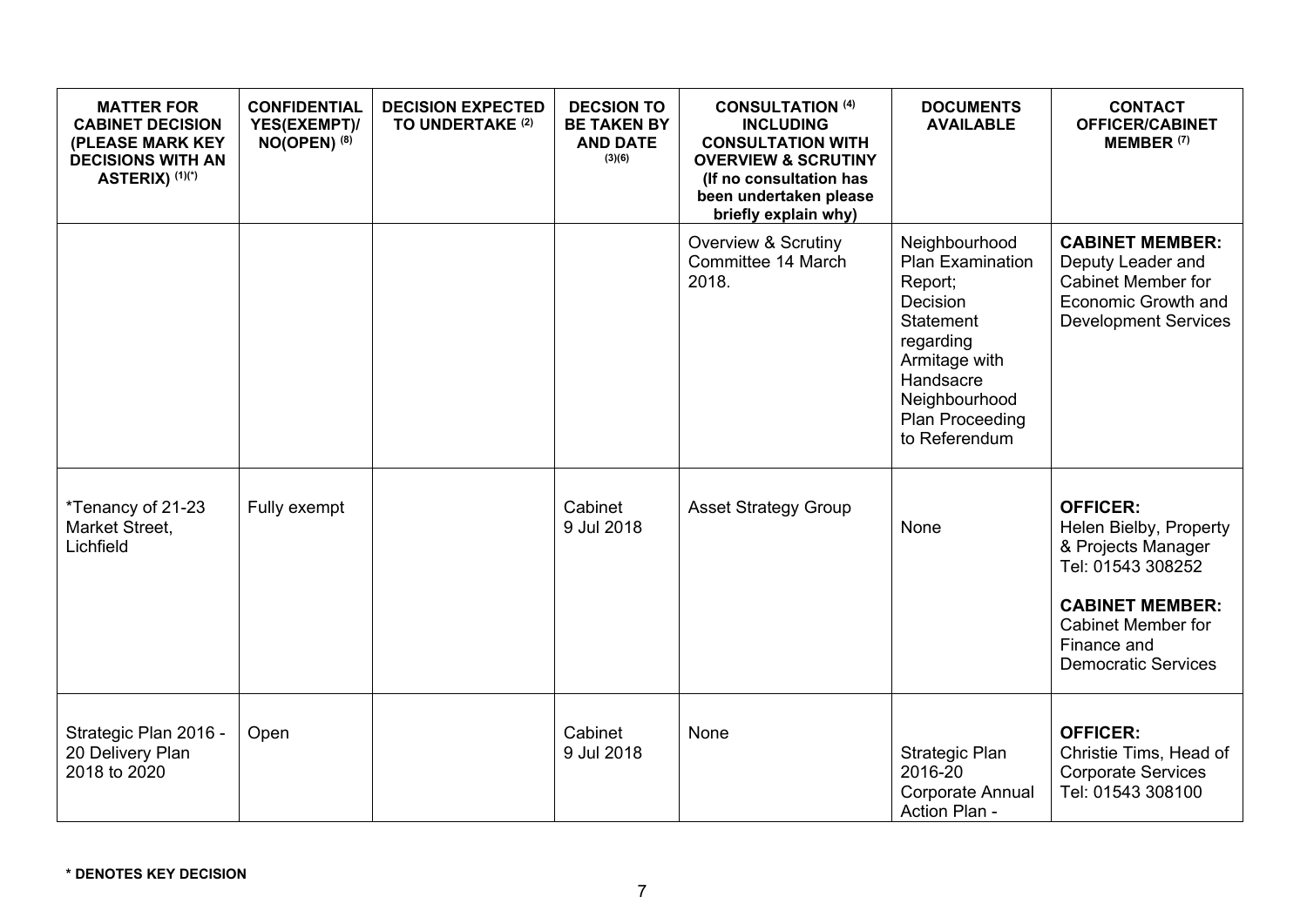| <b>MATTER FOR</b><br><b>CABINET DECISION</b><br>(PLEASE MARK KEY<br><b>DECISIONS WITH AN</b><br>ASTERIX) (1)(*) | <b>CONFIDENTIAL</b><br>YES(EXEMPT)/<br>$NO(OPEN)$ (8) | <b>DECISION EXPECTED</b><br>TO UNDERTAKE <sup>(2)</sup> | <b>DECSION TO</b><br><b>BE TAKEN BY</b><br><b>AND DATE</b><br>(3)(6) | <b>CONSULTATION (4)</b><br><b>INCLUDING</b><br><b>CONSULTATION WITH</b><br><b>OVERVIEW &amp; SCRUTINY</b><br>(If no consultation has<br>been undertaken please<br>briefly explain why) | <b>DOCUMENTS</b><br><b>AVAILABLE</b>                                               | <b>CONTACT</b><br><b>OFFICER/CABINET</b><br>MEMBER <sup>(7)</sup>                                                                                                                                                           |
|-----------------------------------------------------------------------------------------------------------------|-------------------------------------------------------|---------------------------------------------------------|----------------------------------------------------------------------|----------------------------------------------------------------------------------------------------------------------------------------------------------------------------------------|------------------------------------------------------------------------------------|-----------------------------------------------------------------------------------------------------------------------------------------------------------------------------------------------------------------------------|
|                                                                                                                 |                                                       |                                                         |                                                                      |                                                                                                                                                                                        | 2017/18                                                                            | <b>CABINET MEMBER:</b><br><b>Cabinet Member for</b><br>Corporate and<br>Customer Service,<br>Revenues and<br>Benefits, Cabinet<br><b>Member for Finance</b><br>and Democratic<br><b>Services</b>                            |
| 2017/18 Corporate<br><b>Annual Action Plan</b><br>Outturn Report                                                | Open                                                  |                                                         | Cabinet 9 Jul<br>2018 Cabinet<br>17 Jul 2018                         |                                                                                                                                                                                        | Strategic Plan<br>$2016 - 20$<br>Corporate Annual<br><b>Action Plan</b><br>2017/18 | <b>OFFICER:</b><br>Christie Tims, Head of<br><b>Corporate Services</b><br>Tel: 01543 308100<br><b>CABINET MEMBER:</b><br><b>Cabinet Member for</b><br>Corporate and<br>Customer Service,<br>Revenues and<br><b>Benefits</b> |
| <b>Mobile Phone</b><br>Contract                                                                                 | Fully exempt                                          |                                                         | Cabinet 9 Jul<br>2018 Cabinet<br>17 Jul 2018                         | With Officers including<br>those in ICT and end<br>users                                                                                                                               |                                                                                    | <b>OFFICER:</b><br>Christie Tims, Head of<br><b>Corporate Services</b><br>Tel: 01543 308100                                                                                                                                 |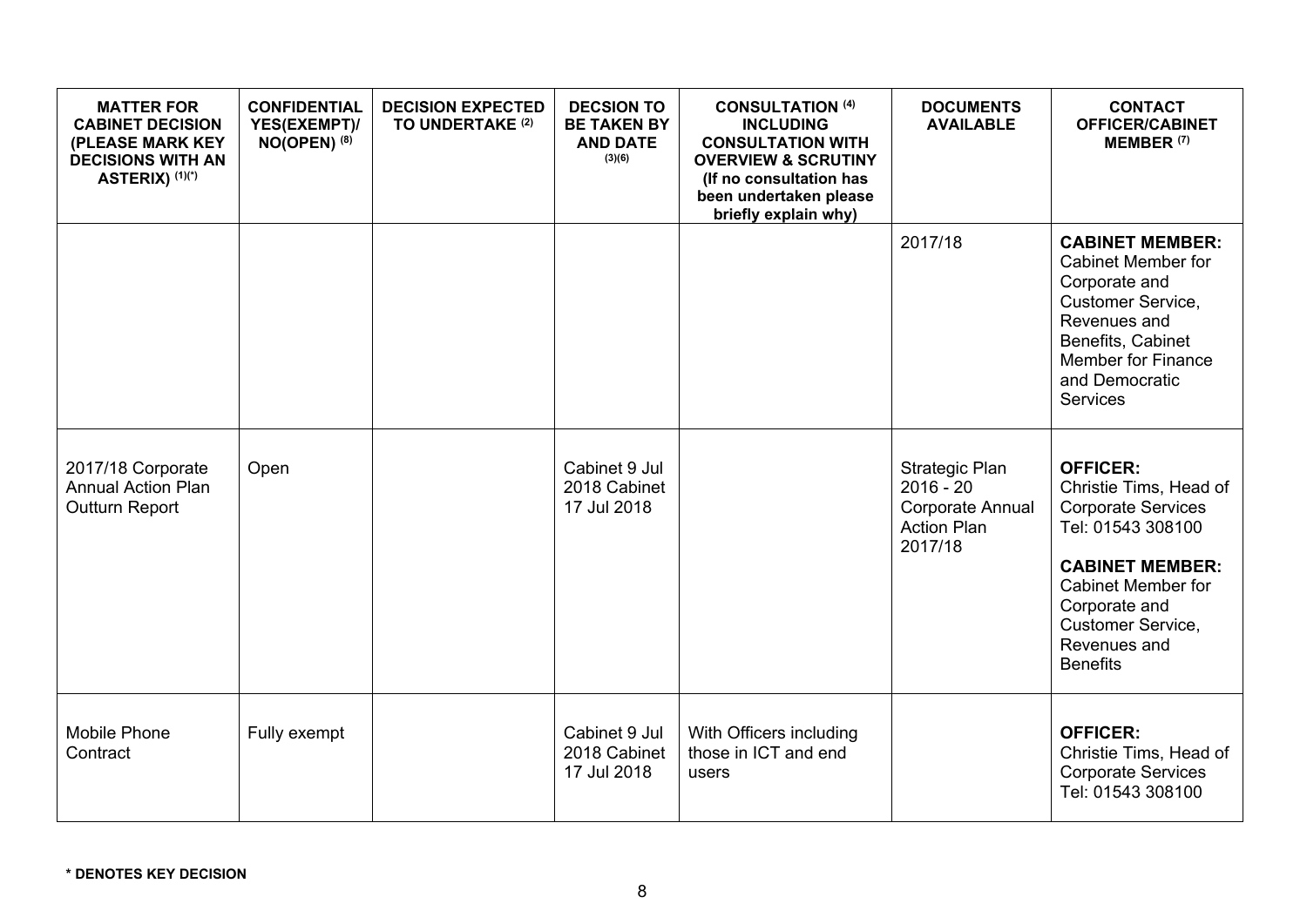| <b>MATTER FOR</b><br><b>CABINET DECISION</b><br>(PLEASE MARK KEY<br><b>DECISIONS WITH AN</b><br>ASTERIX) (1)(*) | <b>CONFIDENTIAL</b><br>YES(EXEMPT)/<br>$NO(OPEN)$ (8) | <b>DECISION EXPECTED</b><br>TO UNDERTAKE (2) | <b>DECSION TO</b><br><b>BE TAKEN BY</b><br><b>AND DATE</b><br>(3)(6) | <b>CONSULTATION (4)</b><br><b>INCLUDING</b><br><b>CONSULTATION WITH</b><br><b>OVERVIEW &amp; SCRUTINY</b><br>(If no consultation has<br>been undertaken please<br>briefly explain why) | <b>DOCUMENTS</b><br><b>AVAILABLE</b>                                                            | <b>CONTACT</b><br><b>OFFICER/CABINET</b><br>MEMBER <sup>(7)</sup>                                                                                                                                          |
|-----------------------------------------------------------------------------------------------------------------|-------------------------------------------------------|----------------------------------------------|----------------------------------------------------------------------|----------------------------------------------------------------------------------------------------------------------------------------------------------------------------------------|-------------------------------------------------------------------------------------------------|------------------------------------------------------------------------------------------------------------------------------------------------------------------------------------------------------------|
|                                                                                                                 |                                                       |                                              |                                                                      |                                                                                                                                                                                        |                                                                                                 | <b>CABINET MEMBER:</b><br><b>Cabinet Member for</b><br>Corporate and<br>Customer Service,<br>Revenues and<br><b>Benefits</b>                                                                               |
| *Funding of<br>Friarsgate<br>Development                                                                        | <b>Fully Exempt</b>                                   |                                              | Cabinet 12<br><b>Jun 2018</b><br>Council<br>26 Jun 2018              |                                                                                                                                                                                        | Overview &<br><b>Scrutiny Meeting</b><br>23 May 2018.<br>Briefing to<br>Members 14 May<br>2018. | <b>OFFICER:</b><br>Richard King, Director<br>of Place and<br>Community Tel: 01543<br>308060<br><b>CABINET MEMBER:</b><br>Leader of the Council                                                             |
| *Allocating and<br>Spending CIL:<br><b>Additional Guidance</b>                                                  | Open                                                  |                                              | Cabinet 12<br>Jun 2018<br>Council<br>17 Jul 2018                     | CIL: Strategic<br>Infrastructure Group.<br>CIL: Joint Member<br>Officer Group.                                                                                                         | CIL: Governance<br>Administration<br>Procedures                                                 | <b>OFFICER:</b><br>Ashley Baldwin,<br>Spatial Policy and<br>Delivery Manager Tel:<br>01543 308147, Maxine<br>Turley, Spatial Policy<br>and Delivery Officer<br>Tel: 01543 308206<br><b>CABINET MEMBER:</b> |
|                                                                                                                 |                                                       |                                              |                                                                      |                                                                                                                                                                                        |                                                                                                 | Deputy Leader and<br><b>Cabinet Member for</b>                                                                                                                                                             |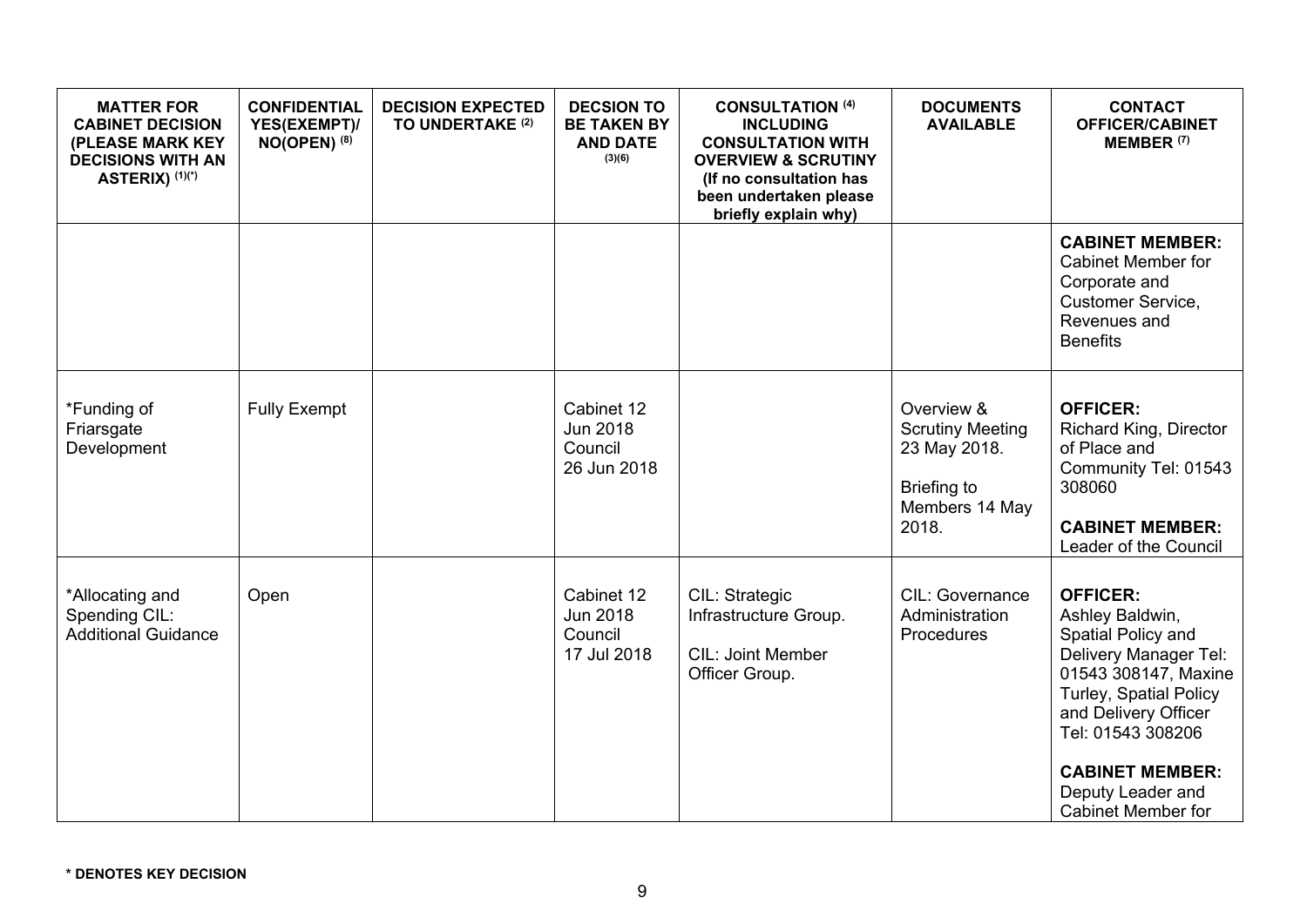| <b>MATTER FOR</b><br><b>CABINET DECISION</b><br>(PLEASE MARK KEY<br><b>DECISIONS WITH AN</b><br>ASTERIX) (1)(*)                 | <b>CONFIDENTIAL</b><br>YES(EXEMPT)/<br>$NO(OPEN)$ <sup>(8)</sup> | <b>DECISION EXPECTED</b><br>TO UNDERTAKE (2) | <b>DECSION TO</b><br><b>BE TAKEN BY</b><br><b>AND DATE</b><br>(3)(6) | <b>CONSULTATION (4)</b><br><b>INCLUDING</b><br><b>CONSULTATION WITH</b><br><b>OVERVIEW &amp; SCRUTINY</b><br>(If no consultation has<br>been undertaken please<br>briefly explain why) | <b>DOCUMENTS</b><br><b>AVAILABLE</b>                                               | <b>CONTACT</b><br><b>OFFICER/CABINET</b><br>MEMBER <sup>(7)</sup>                                                                                                                                                        |
|---------------------------------------------------------------------------------------------------------------------------------|------------------------------------------------------------------|----------------------------------------------|----------------------------------------------------------------------|----------------------------------------------------------------------------------------------------------------------------------------------------------------------------------------|------------------------------------------------------------------------------------|--------------------------------------------------------------------------------------------------------------------------------------------------------------------------------------------------------------------------|
|                                                                                                                                 |                                                                  |                                              |                                                                      |                                                                                                                                                                                        |                                                                                    | Economic Growth and<br><b>Development Services</b>                                                                                                                                                                       |
| *Building Control<br><b>Shared Service</b><br>Expansion                                                                         | Fully exempt                                                     |                                              | Council<br>17 Jul 2018                                               | <b>Employees (TUPE</b><br>Regulations)                                                                                                                                                 | <b>Business Case</b><br><b>Outline Business</b><br>Case<br>5 Year Business<br>Plan | <b>OFFICER:</b><br>Ged Cooper, Building<br><b>Control Manager Tel:</b><br>01543 308155<br><b>CABINET MEMBER:</b><br>Deputy Leader and<br><b>Cabinet Member for</b><br>Economic Growth and<br><b>Development Services</b> |
| *Money Matters<br>2018/19: Review of<br>the Financial<br>Performance against<br>the Financial<br>Strategy April to June<br>2018 | Open                                                             |                                              | Cabinet<br>4 Sep 2018                                                | Strategic (Overview &<br>Scrutiny) Committee                                                                                                                                           | Medium Term<br><b>Financial Strategy</b><br>2017-2022                              | <b>OFFICER:</b><br>Anthony Thomas,<br>Head of Finance and<br><b>Procurement Tel:</b><br>01543 308012<br><b>CABINET MEMBER:</b><br><b>Cabinet Member for</b><br>Finance and<br><b>Democratic Services</b>                 |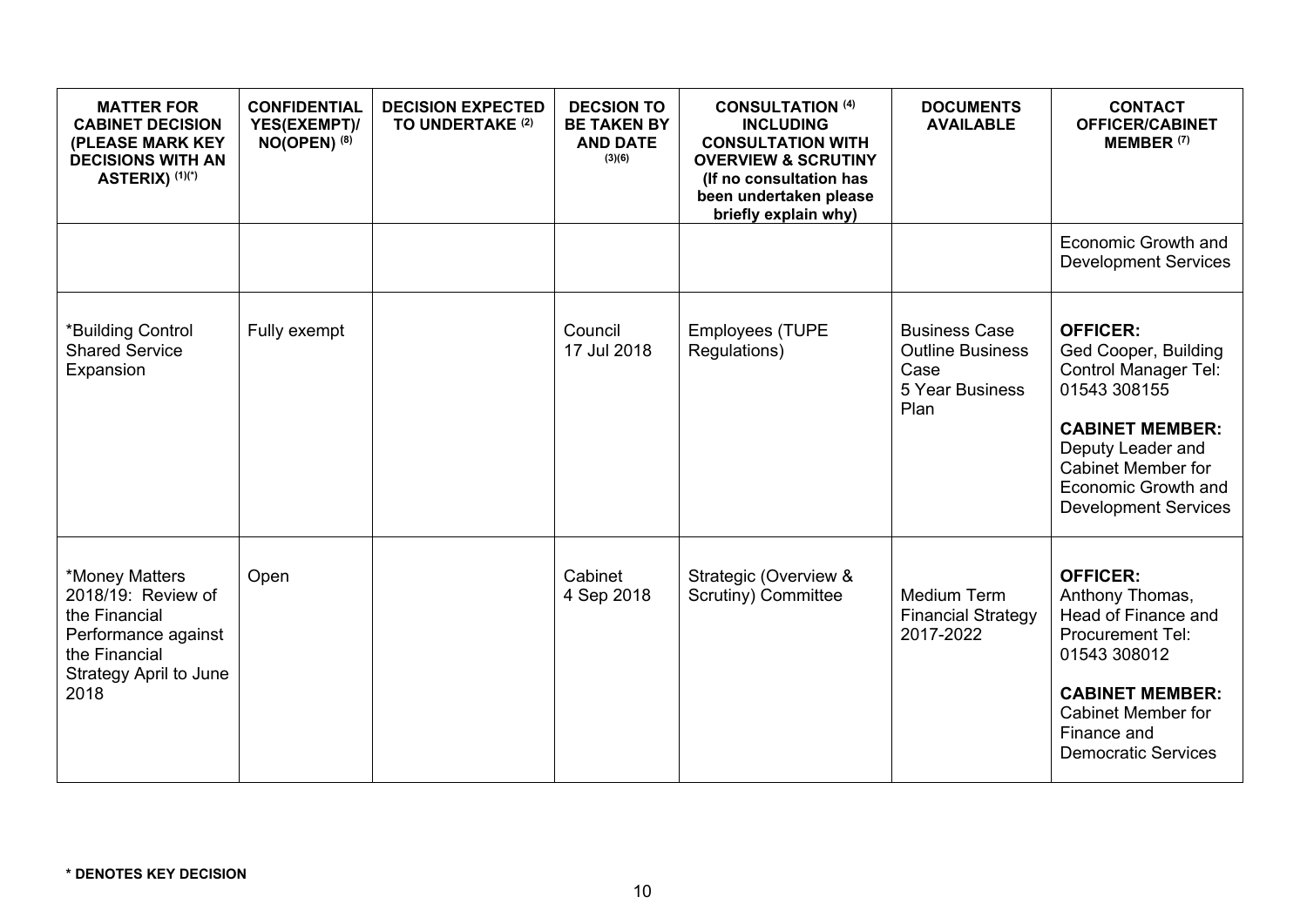| <b>MATTER FOR</b><br><b>CABINET DECISION</b><br>(PLEASE MARK KEY<br><b>DECISIONS WITH AN</b><br>ASTERIX) (1)(*) | <b>CONFIDENTIAL</b><br>YES(EXEMPT)/<br>$NO(OPEN)$ <sup>(8)</sup> | <b>DECISION EXPECTED</b><br>TO UNDERTAKE (2) | <b>DECSION TO</b><br><b>BE TAKEN BY</b><br><b>AND DATE</b><br>(3)(6) | <b>CONSULTATION (4)</b><br><b>INCLUDING</b><br><b>CONSULTATION WITH</b><br><b>OVERVIEW &amp; SCRUTINY</b><br>(If no consultation has<br>been undertaken please<br>briefly explain why) | <b>DOCUMENTS</b><br><b>AVAILABLE</b> | <b>CONTACT</b><br><b>OFFICER/CABINET</b><br><b>MEMBER (7)</b>                                                                                                                                                          |
|-----------------------------------------------------------------------------------------------------------------|------------------------------------------------------------------|----------------------------------------------|----------------------------------------------------------------------|----------------------------------------------------------------------------------------------------------------------------------------------------------------------------------------|--------------------------------------|------------------------------------------------------------------------------------------------------------------------------------------------------------------------------------------------------------------------|
| *Housing Allocations<br>Policy                                                                                  | Open                                                             |                                              | Cabinet<br>4 Sep 2018                                                | Compiled in consultation<br>with officers, registered<br>providers, stakeholders,<br>and customers                                                                                     | Housing<br><b>Allocations Policy</b> | <b>OFFICER:</b><br>Lucy Robinson,<br>Housing & Wellbeing<br>Manager Tel: 01543<br>308710<br><b>CABINET MEMBER:</b><br><b>Cabinet Member for</b><br>Regulatory Services,<br>Housing and<br>Wellbeing                    |
| *Housing Assistance<br>Policy                                                                                   | Open                                                             |                                              | Cabinet<br>4 Sep 2018                                                | Compiled in consultation<br>with officers and partners                                                                                                                                 | Housing<br><b>Assistance Policy</b>  | <b>OFFICER:</b><br>Gareth Davies, Head<br>of Regulatory<br>Services, Housing and<br>Wellbeing Tel: 01543<br>308741<br><b>CABINET MEMBER:</b><br>Cabinet Member for<br>Regulatory Services,<br>Housing and<br>Wellbeing |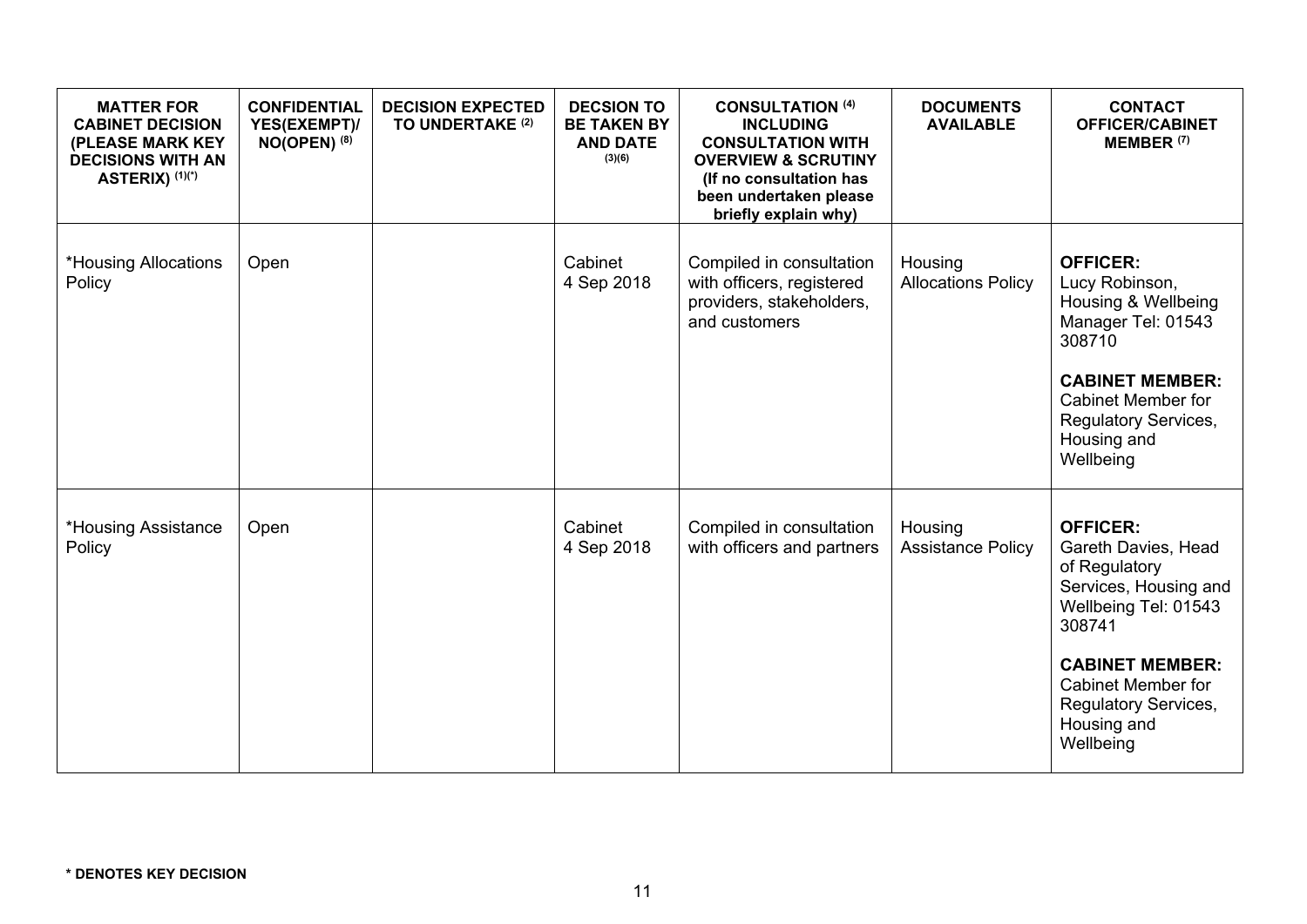| <b>MATTER FOR</b><br><b>CABINET DECISION</b><br>(PLEASE MARK KEY<br><b>DECISIONS WITH AN</b><br>ASTERIX) (1)(*)                                                           | <b>CONFIDENTIAL</b><br>YES(EXEMPT)/<br>$NO(OPEN)$ (8) | <b>DECISION EXPECTED</b><br>TO UNDERTAKE (2) | <b>DECSION TO</b><br><b>BE TAKEN BY</b><br><b>AND DATE</b><br>(3)(6) | <b>CONSULTATION (4)</b><br><b>INCLUDING</b><br><b>CONSULTATION WITH</b><br><b>OVERVIEW &amp; SCRUTINY</b><br>(If no consultation has<br>been undertaken please<br>briefly explain why) | <b>DOCUMENTS</b><br><b>AVAILABLE</b>                                                                                                                                                  | <b>CONTACT</b><br><b>OFFICER/CABINET</b><br>MEMBER <sup>(7)</sup>                                                                                                                                                                                                                                           |
|---------------------------------------------------------------------------------------------------------------------------------------------------------------------------|-------------------------------------------------------|----------------------------------------------|----------------------------------------------------------------------|----------------------------------------------------------------------------------------------------------------------------------------------------------------------------------------|---------------------------------------------------------------------------------------------------------------------------------------------------------------------------------------|-------------------------------------------------------------------------------------------------------------------------------------------------------------------------------------------------------------------------------------------------------------------------------------------------------------|
| *Health & Wellbeing<br>Strategy                                                                                                                                           | Open                                                  |                                              | Cabinet<br>9 Oct 2018                                                | Draft to be considered by<br>the Community, Housing<br>& Health (O&S)<br>Committee                                                                                                     | Draft Health &<br>Wellbeing<br>Strategy                                                                                                                                               | <b>OFFICER:</b><br>Gareth Davies, Head<br>of Regulatory<br>Services, Housing and<br>Wellbeing Tel: 01543<br>308741, Lucy<br>Robinson, Housing &<br><b>Wellbeing Manager</b><br>Tel: 01543 308710<br><b>CABINET MEMBER:</b><br>Cabinet Member for<br><b>Regulatory Services,</b><br>Housing and<br>Wellbeing |
| *Calculation of<br><b>Business Rates</b><br>2019/20, Council Tax<br>Base for 2019/20 and<br>the projected<br><b>Collection Funded</b><br>Surplus / Deficit for<br>2018/19 | Open                                                  |                                              | Cabinet<br>4 Dec 2018                                                | No consultation Statutory<br>calculations                                                                                                                                              | • Local<br><b>Government Acts</b><br>1988, 2992 and<br>2003.<br>• Local<br>Authorities<br>(Calculation of<br>Council Taxbase)<br>Regulations 1992.<br><b>Money Matters</b><br>Reports | <b>OFFICER:</b><br>Anthony Thomas,<br>Head of Finance and<br><b>Procurement Tel:</b><br>01543 308012<br><b>CABINET MEMBER:</b><br><b>Cabinet Member for</b><br>Finance and<br><b>Democratic Services</b>                                                                                                    |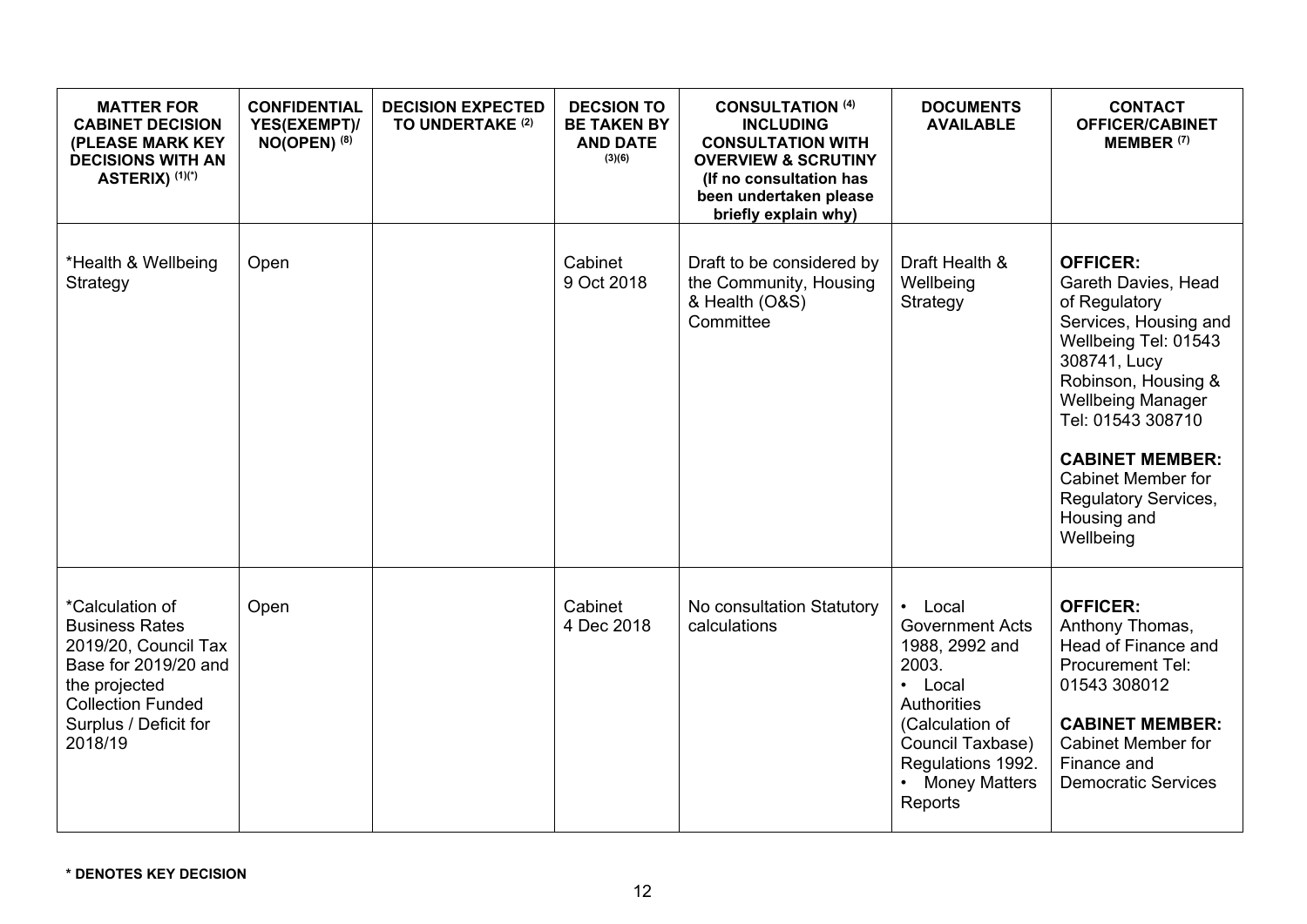| <b>MATTER FOR</b><br><b>CABINET DECISION</b><br>(PLEASE MARK KEY<br><b>DECISIONS WITH AN</b><br>ASTERIX) (1)(*)                      | <b>CONFIDENTIAL</b><br>YES(EXEMPT)/<br>$NO(OPEN)$ (8) | <b>DECISION EXPECTED</b><br>TO UNDERTAKE (2) | <b>DECSION TO</b><br><b>BE TAKEN BY</b><br><b>AND DATE</b><br>(3)(6) | <b>CONSULTATION (4)</b><br><b>INCLUDING</b><br><b>CONSULTATION WITH</b><br><b>OVERVIEW &amp; SCRUTINY</b><br>(If no consultation has<br>been undertaken please<br>briefly explain why) | <b>DOCUMENTS</b><br><b>AVAILABLE</b>                                                                              | <b>CONTACT</b><br><b>OFFICER/CABINET</b><br>MEMBER <sup>(7)</sup>                                                                                                                                        |
|--------------------------------------------------------------------------------------------------------------------------------------|-------------------------------------------------------|----------------------------------------------|----------------------------------------------------------------------|----------------------------------------------------------------------------------------------------------------------------------------------------------------------------------------|-------------------------------------------------------------------------------------------------------------------|----------------------------------------------------------------------------------------------------------------------------------------------------------------------------------------------------------|
|                                                                                                                                      |                                                       |                                              |                                                                      |                                                                                                                                                                                        |                                                                                                                   |                                                                                                                                                                                                          |
| *Money Matters<br>2018/19: Review of<br>the Financial<br>Performance against<br>the Financial<br>Strategy April to<br>September 2018 | Open                                                  |                                              | Cabinet<br>4 Dec 2018                                                | Strategic (Overview &<br>Scrutiny) Committee                                                                                                                                           | Medium Term<br><b>Financial Strategy</b><br>2017-2022 Money<br>Matters Report for<br>3 Months                     | <b>OFFICER:</b><br>Anthony Thomas,<br>Head of Finance and<br><b>Procurement Tel:</b><br>01543 308012<br><b>CABINET MEMBER:</b><br>Cabinet Member for<br>Finance and<br><b>Democratic Services</b>        |
| *Medium Term<br><b>Financial Strategy</b><br>(Revenue and<br>Capital) 208-23                                                         | Open                                                  |                                              | Cabinet<br>12 Feb 2019                                               | Strategic (Overview &<br>Scrutiny) Committee<br>January 2019<br><b>Audit and Member</b><br><b>Standards Committee</b><br>January 2019                                                  | Medium Term<br><b>Financial Strategy</b><br>2017-2022<br><b>Money Matters</b><br>Report for 3, 6<br>and 8 Months. | <b>OFFICER:</b><br>Anthony Thomas,<br>Head of Finance and<br><b>Procurement Tel:</b><br>01543 308012<br><b>CABINET MEMBER:</b><br><b>Cabinet Member for</b><br>Finance and<br><b>Democratic Services</b> |